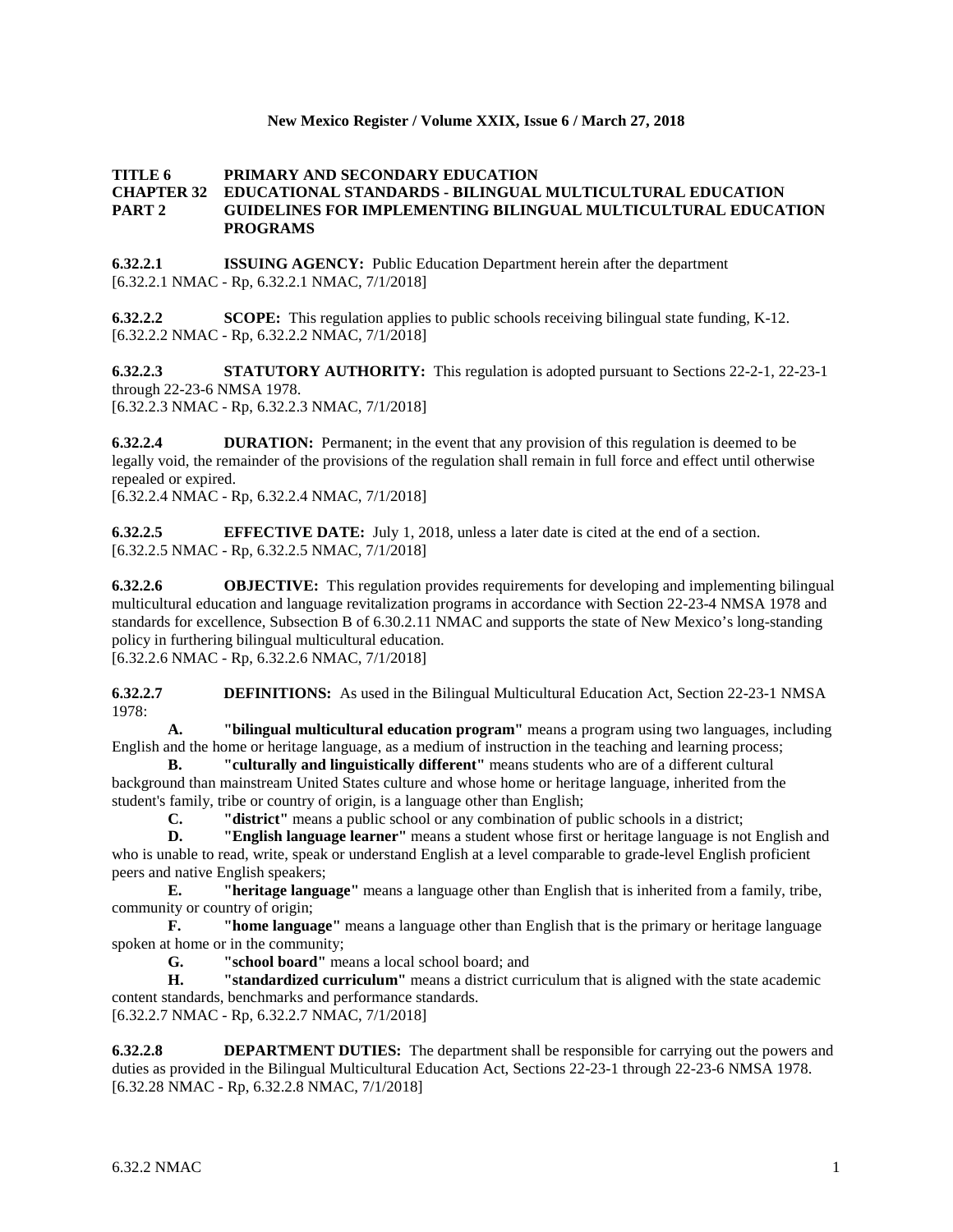**6.32.2.9 PROGRAM GOALS:** As stated in the Bilingual Multicultural Education Act, Section 22-23-1 NMSA 1978, the state's bilingual multicultural education program goals are for all students, including English language learners, to:

**A.** become bilingual and biliterate in English and a second language, including Spanish, a Native American language (with appropriate approval from tribal councils or from other appropriate tribal entities with authority to make educational decisions on behalf of Native American children) or another language. For Native American languages that are oral only, the literacy component shall be measured only in the skill areas/domains of listening, speaking, and comprehension; and

**B.** meet state academic content standards and benchmarks in all subject areas. [6.32.2.9 NMAC - Rp, 6.32.2.9 NMAC, 7/1/2018]

**6.32.2.10 PROGRAM ELIGIBILITY:** To be eligible for financial support, each program shall:

**A.** provide for the educational needs of linguistically and culturally different students, including Native American children and other students who may wish to participate, in grades kindergarten through 12, with priority to be given to programs in grades kindergarten through three, in any public school or any combination of public schools in a district;

**B.** fund programs for culturally and linguistically different students in the state in grades kindergarten through three, for which there is an identifiable need to improve the language capabilities of both English and the home language of these students, before funding programs at higher grade levels;<br>
C. use two languages as mediums of instruction for any part or all

**C.** use two languages as mediums of instruction for any part or all of the curriculum of the grade levels within the program;

**D.** establish a parent advisory committee, representative of the languages and cultures of all the students in the program, to assist and advise in the development, implementation, and evaluation of the program;

**E.** provide procedures to ensure that parental notification is given annually prior to program placement; and  $\overline{F}$ .

**F.** provide personnel endorsed in bilingual education, modern classical and native languages, TESOL, or certified in Native American language and culture. The secretary of education may authorize other personnel to implement programs if qualified personnel are not available by the submission of an approved program design that addresses recruitment, professional development, and staffing patterns. [6.32.2.10 NMAC - Rp, 6.32.2.10 NMAC, 7/1/2018]

## **6.32.2.11 PROGRAM APPROVAL:**

**A.** A public school district shall submit an initial application to the department by the date of the preceding school year as specified by the department for each school requesting program approval. A proposed bilingual multicultural education program shall be eligible pursuant to Section 22-23-1 NMSA 1978 and 6.32.2 NMAC.

**B.** The initial application shall include:

**(1)** projected number of students to be served;

**(2)** assurances that all district and school personnel are knowledgeable of the requirements to comply with Section 22-23-1 NMSA 1978 and 6.32.2 NMAC; signatures of school board president, superintendent, bilingual multicultural education director, school principal, and a parent advisory committee representative who shall not be employed by the district or school;

- **(3)** a program plan;
- **(4)** a resource allocation plan that supports program implementation;

**(5)** evidence of prior tribal consultation in program planning in accordance with the Indian Education Act 22-23A-1 through 22-23A-8 NMSA 1978; public schools providing a Native American language revitalization program, or other approved Native American bilingual multicultural education model, shall obtain approval from tribal councils or from other appropriate tribal entities with authority to make educational decisions on behalf of Native American children; and

**(6)** districts providing a Native American language revitalization program, or other approved Native American bilingual multicultural education model, shall provide notification of approval and the application approved by the department to tribal councils or other appropriate tribal entities with authority to make education decisions on behalf of Native American children.

**C.** The department shall review initial applications for approval. Districts with approved applications shall submit by the fortieth day of the target school year the following:

**(1)** instructional plan; and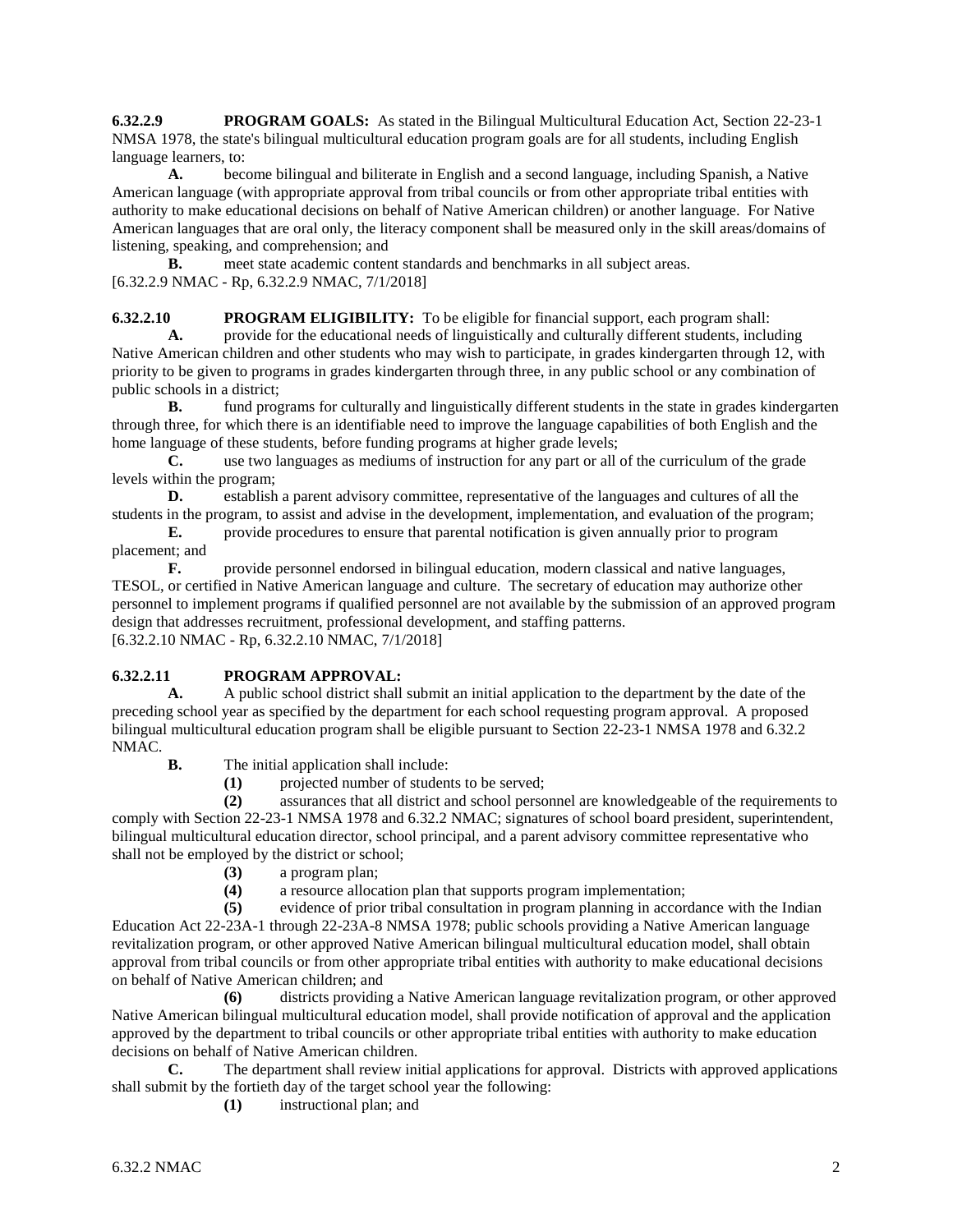**(2)** actual number of students to be served.

[6.32.2.11 NMAC - Rp, 6.32.2.11 NMAC, 7/1/2018]

### **6.32.2.12 PROGRAM ELEMENT - INSTRUCTION:**

**A.** Public schools providing an approved bilingual multicultural education program shall include:

**(1)** instruction to attain language proficiency and literacy skills in two languages, one of

which is English;

- **(2)** instruction to attain academic achievement in two languages, one of which is English;
- **(3)** sheltered content instruction;

**(4)** standardized curriculum, including instructional materials with scope and sequence, that is aligned with the state academic content standards, benchmarks and performance standards;

**(5)** instruction in the history and cultures of New Mexico; and

**(6)** culturally and linguistically responsive instruction designed to develop cross-cultural

skills.

**B.** Public schools providing a Native American language revitalization program, or other approved Native American bilingual multicultural education model, shall obtain approval from tribal councils or from other appropriate tribal entities with authority to make educational decisions on behalf of Native American children. An approved program shall include:

**(1)** instruction to attain language proficiency and literacy skills in English and a Native American language (where tribal language is written); for Native American languages that are oral only, the literacy component shall be measured only in the skill areas or domains of listening, speaking and comprehension;

**(2)** instruction to attain academic achievement in English and a Native American language;

**(3)** sheltered content instruction;

**(4)** standardized curriculum, including instructional materials with scope and sequence, that is aligned with the state academic content standards, benchmarks and performance standards, unless otherwise agreed to in writing by the department in accordance with the Indian Education Act Article 23A;

**(5)** instruction in the history and cultures of New Mexico Native American tribes; and

**(6)** culturally and linguistically responsive instruction designed to develop cross-cultural

skills.

**C.** The following content areas shall be included as appropriate:

**(1)** language arts in the home or heritage language - for funding purposes, time allotted for instruction in the home language must be equivalent to the time provided for English language arts and must be consecutive in nature (that is, not fragmented throughout the day);

**(2)** English language development - English language instruction to develop the English language proficiency of English language learners based on the student's English language proficiency level; instruction shall be distinct from content area instruction; and

**(3)** depending on the time allotted for program:

**(a)** content area instruction in the home or heritage language of the program that utilizes the student's language, history, and culture; or

**(b)** fine arts instruction in the home or heritage language of the program that utilizes the student's language, history, culture, and the arts traditions of the student's community.

**D.** All programs shall implement one or more of the following bilingual multicultural education models in the public school:

**(1)** dual language immersion: designed to develop proficiency in two languages;

**(2)** enrichment: designed to further develop the home language, as defined in Subsection G of Section 22-23-2 NMSA 1978, of fully English proficient students;

**(3)** heritage language: designed to support and revitalize a student's heritage language and culture through oral and written communication; for Native American languages that are oral only, the literacy component shall be measured only in the skill areas or domains of listening, speaking and comprehension;

**(4)** maintenance: designed to develop and maintain proficiency and literacy in the home language while developing a student's literacy and oral skills in English; and

**(5)** transitional: designed to develop skills in the home language and culture while developing continued skills and proficiency in English.

[6.32.2.12 NMAC - Rp, 6.32.2.12 NMAC, 7/1/2018]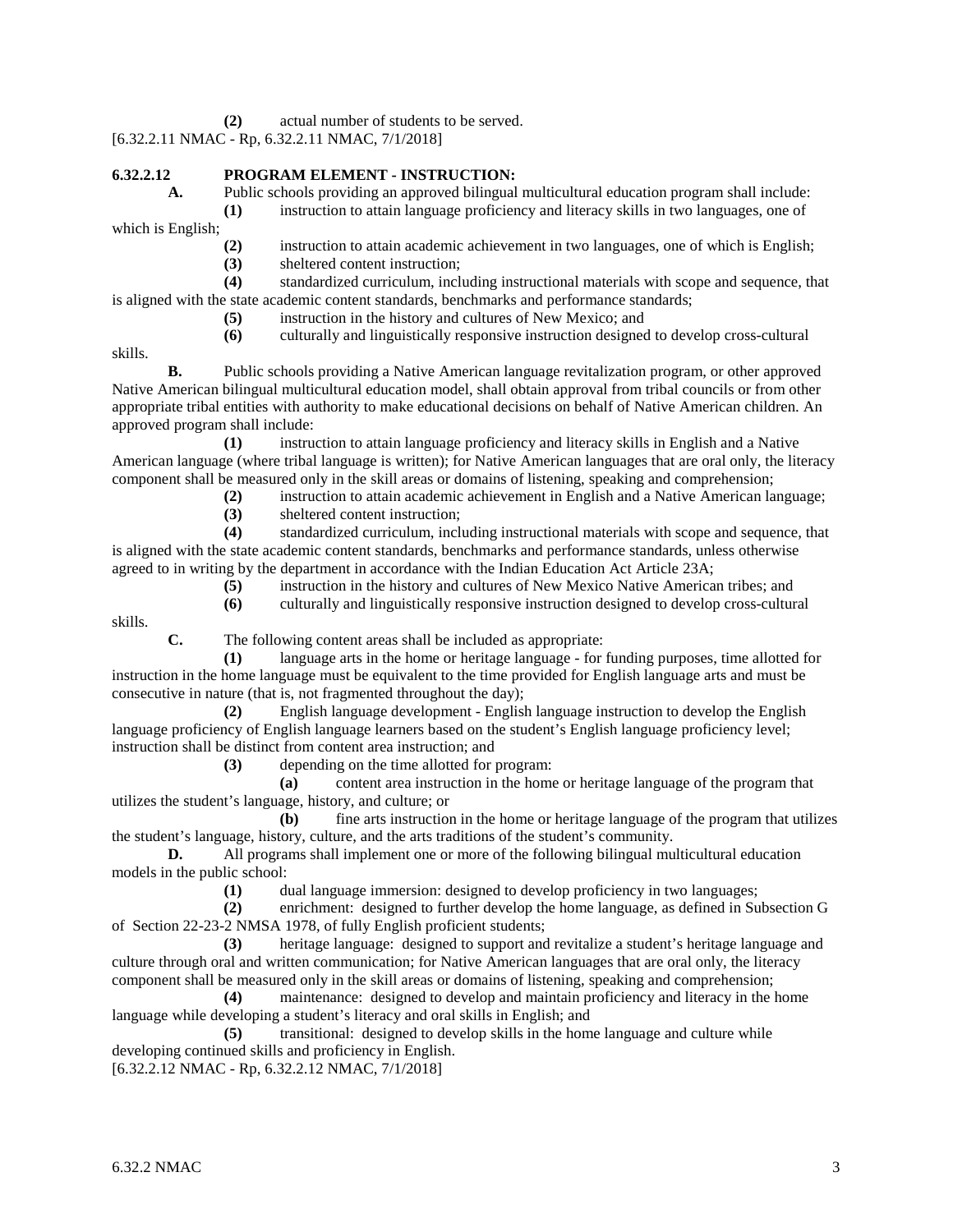**6.32.2.13 PROGRAM ELEMENT - PROFESSIONAL DEVELOPMENT:** Districts shall provide professional development to employees.

**A.** Public school districts shall provide professional development to teachers, Native American language and culture teachers, teacher assistants, instructional support personnel, principals, bilingual directors or coordinators, associate superintendents, superintendents, other instructional personnel, and financial officers in the areas of:

**(1)** research-based bilingual multicultural education, language revitalization programs and implications for instruction;

**(2)** best practices of English as a second language (ESL); English language development (ELD), bilingual multicultural education and language revitalization programs;

**(3)** classroom assessments that support academic and language development;

**(4)** principles of first and second language acquisition, including language revitalization, differentiated language instruction and sheltered content instruction; and

**(5)** effective practices of program implementation and program evaluation.

**B.** Bilingual multicultural education or language revitalization programs shall be part of the district's professional development plan as required in Subsection E of Section 22-23-5 NMSA 1978. [6.32.2.13 NMAC - Rp, 6.32.2.13 NMAC, 7/1/2018]

#### **6.32.2.14 PROGRAM ELEMENT - ASSESSMENT:**

**A.** Trained personnel shall administer state-approved language proficiency assessments in English and the home or heritage language annually until proficiency in each language is achieved; public schools providing a Native American language revitalization program, or other approved Native American bilingual multicultural education model, shall obtain approval for language proficiency assessments from tribal councils or from other appropriate tribal entities with authority to make educational decisions on behalf of Native American children; for Native American languages that are oral only, the literacy component shall be measured only in the skill areas or domains of listening, speaking, and comprehension.

**B.** Public school districts shall comply with federal assessment requirements.

**C.** Students enrolled in this program shall participate in the New Mexico standards-based assessment (NMSBA) program.

**D.** In those grades that students do not participate in the New Mexico standards-based assessment program, the public school district shall develop and implement an assessment and evaluation program. [6.32.2.14 NMAC - Rp, 6.32.2.14 NMAC, 7/1/2018]

# **6.32.2.15 PROGRAM EVALUATION:**

**A.** Bilingual multicultural education programs shall be evaluated by the department annually for effectiveness and for the appropriate use of funds generated by the bilingual cost differential in the funding formula. For the purposes of such evaluation, each district shall maintain academic achievement and language proficiency data for each school year of each program, which shall be updated annually. This data shall be provided to the department in an annual progress report submitted to the department by September 30 of the following school year. The annual report shall include the following, by school and by model(s):

**(1)** verification that the program has identified and served students most in need (with priority given to K-3) based on language proficiency (English and home or heritage language) and academic achievement;

**(2)** a current analysis of language and academic assessment results demonstrating that participating students have made measurably significant growth toward meeting the state targets for language and academic proficiency;

**(3)** specific and measureable goals for the following school year, based on Paragraph (2) of Subsection A of 6.32.2.15 NMAC;

**(4)** verification that teachers, Native American language and culture teachers, teacher assistants, instructional support personnel, principals, bilingual directors or coordinators, associate superintendents, superintendents, other instructional personnel, and financial officers have participated in the districts professional development plan for the program;

**(5)** an expenditure report from the general ledger on the use of funds generated by the bilingual cost differential in the funding formula for the program; and

**(6)** districts providing a Native American language revitalization program, or other approved Native American bilingual multicultural education model, shall provide the annual progress report submitted to the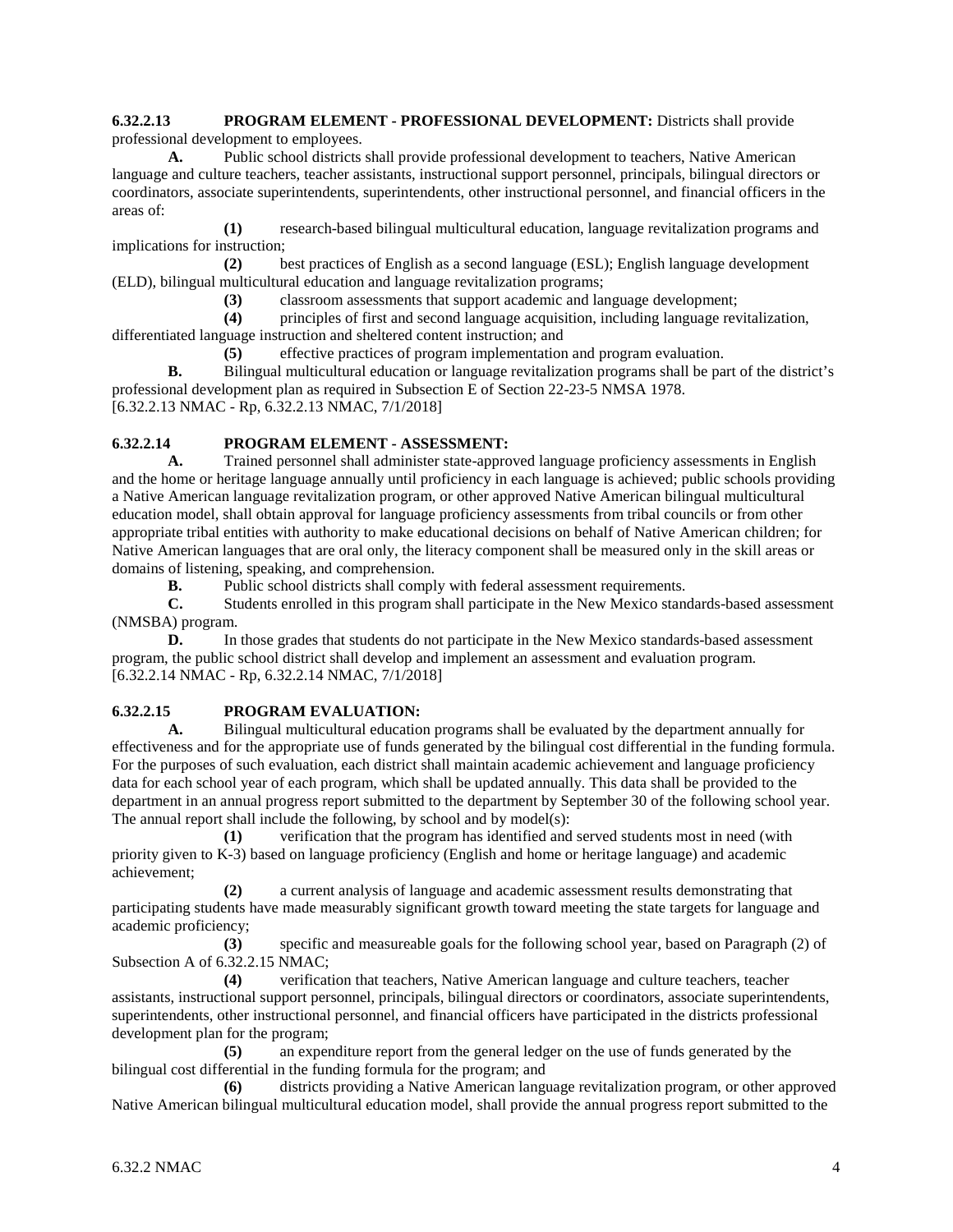department to tribal councils or other appropriate tribal entities with authority to make education decisions on behalf of Native American children.

**B.** The department shall compile and analyze the data submitted by public school districts and shall report annually to the appropriate interim legislative committee. [6.32.2.15 NMAC - Rp, 6.32.2.15 NMAC, 7/1/2018]

#### **6.32.2.16 PROGRAM RENEWAL:**

**A.** Based on program monitoring and review of the annual report, the department will determine whether the bilingual multicultural education program is compliant pursuant to Section 22-23-1 NMSA 1978 and 6.32.2 NMAC.

**(1)** If the department determines that a program is compliant, the public school district may continue the program as authorized in the approved application; districts providing a Native American language revitalization program, or other approved Native American bilingual multicultural education model, shall notify tribal councils or other appropriate tribal entities with authority to make educational decisions on behalf of Native American children of compliance and program continuation.

**(2)** If the department determines that a program is not compliant, the department shall notify the district of such non-compliance, including specific areas of non-compliance.

**(a)** Upon receipt of a notice of non-compliance from the department, the district shall develop a program improvement plan, with technical assistance from the department, to address the noncompliance. This plan shall include provisions to adjust the curriculum, program components or method of instruction, as necessary. The plan must be submitted to the department within 30 days, or, with prior written approval of the department, additional time not to exceed 90 days, from receipt by the district of the notice of noncompliance. The district shall implement this plan during the school year in which the district received the notice of non-compliance.

**(b)** A district in the process of implementing a program improvement plan shall submit its annual report to the department and will be evaluated by the department for compliance based on the standards articulated in 6.32.2.15 NMAC, and not solely on the basis of whether they have fully implemented and complied with the program improvement plan.

**(c)** If upon review, after receipt of the annual report submitted by a district with a program improvement plan, the department determines that the district remains non-compliant; the department shall so notify the district. If the district remains non-compliant after the first year of implementation of the program improvement plan, the district will be required to re-evaluate the program improvement plan and make necessary adjustments. The district must report the results of this evaluation and any revisions to the original program improvement plan to the department within 30 days, or, with prior written approval of the department, additional time not to exceed 90 days, of receipt of the notice of non-compliance.

**(d)** If a program is determined to be non-compliant after receiving three consecutive notices of non-compliance, the department shall notify the district and shall discontinue the program at the end of the third school year unless the district can verify compliance to the satisfaction of the department.

**(e)** A district may not apply for approval for a bilingual multicultural education program for the school year immediately following a discontinuation by the department.

**(f)** Districts providing a Native American language revitalization program, or other approved Native American bilingual multicultural education model, shall notify tribal councils or other appropriate tribal entities with authority to make educational decisions on behalf of Native American children of noncompliance and provide evidence of tribal consultation in the development of a program improvement plan in accordance with the Indian Education Act, Sections 22-23A-1 through 22-23A-8 NMSA 1978 and the Bilingual Multicultural Education Act, Section 22-23-1 NMSA 1978.

**(g)** All districts, regardless of any discontinuation by the department, shall submit the annual report to the department, for any year in which the district has provided assurances to the department. [6.32.2.16 NMAC - Rp, 6.32.2.16 NMAC, 7/1/2018]

#### **HISTORY OF 6.32.2 NMAC:**

**PRE-NMAC HISTORY:** The material in this regulation is derived from that previously filed with the State Records Center and Archives under: State Board of Education Regulation 73-21, Guidelines for Submitting Bilingual Multicultural Education Proposals, filed June 18,1973 and

State Board of Education Regulation No. 75-19, Guidelines for Implementing Bilingual Multicultural Programs, filed January 22, 1976.